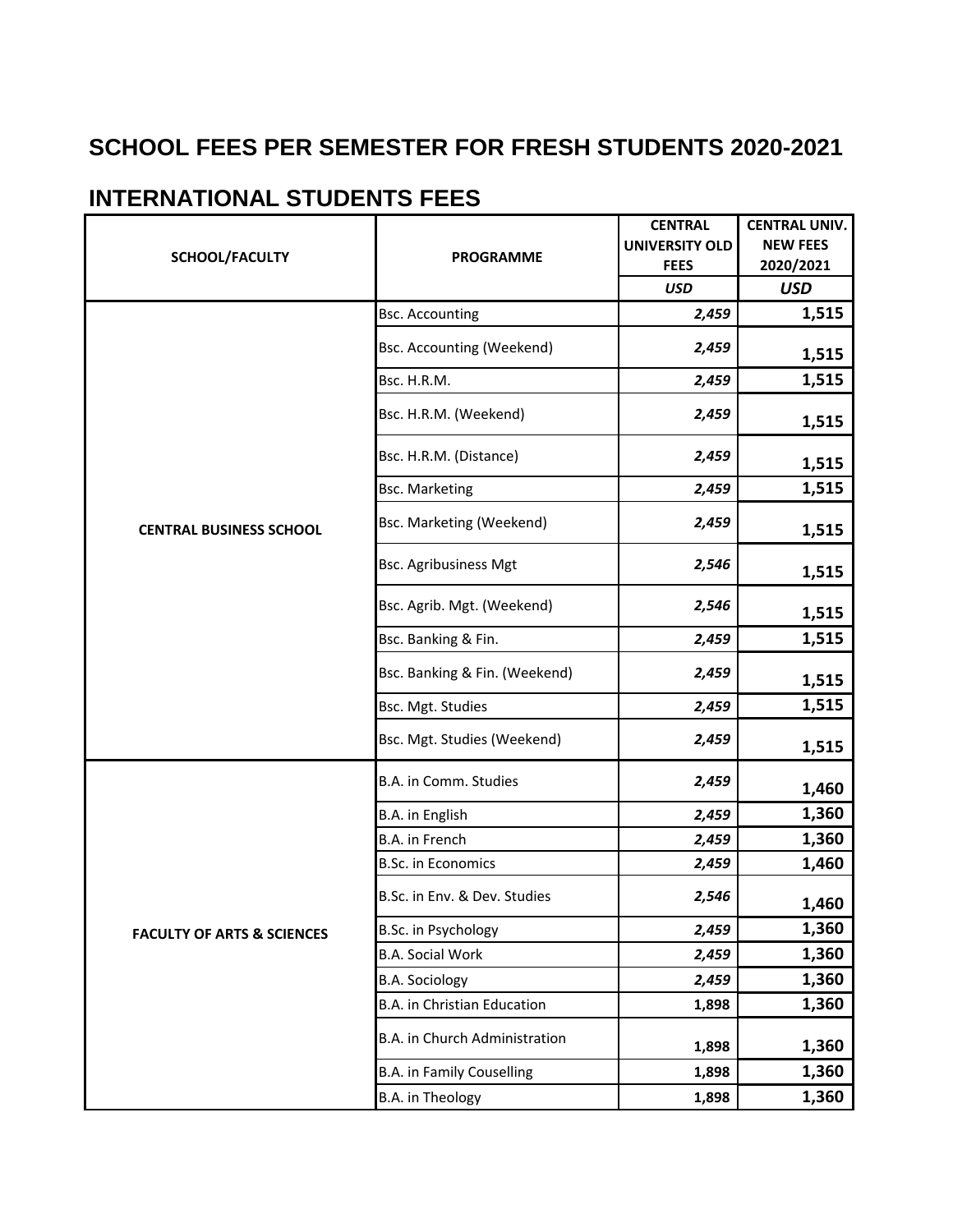| <b>FACULTY OF LAW</b>                           | <b>Bachelor of Laws</b>                           | 3,071 | 3,071 |
|-------------------------------------------------|---------------------------------------------------|-------|-------|
|                                                 | Bachelor of Laws (Post-Degree                     |       |       |
|                                                 | Evening)                                          | 3,071 | 3,071 |
|                                                 |                                                   |       |       |
|                                                 | Bachelor of Laws (Post-Degree                     |       |       |
|                                                 | Weekend)                                          | 3,071 | 3,071 |
| <b>SCHOOL OF PHARMACY</b>                       | PharmD                                            | 4,044 | 4,044 |
|                                                 | <b>Bachelor of Pharmacy</b>                       | 4,044 | 4,044 |
|                                                 | <b>Bachelor of Architecture</b>                   | 3,748 | 2,624 |
| <b>SCHOOL OF ARCHITECTURE &amp; DESIGN</b>      | <b>Real Estate</b>                                | 3,386 | 2,370 |
|                                                 | <b>BSc. Planning</b>                              | 3,748 | 2,624 |
|                                                 | <b>BSc.</b> in Nursing                            | 3,769 | 3,200 |
|                                                 | <b>BSc. in Nursing (Professional)</b>             | 3,769 | 3,200 |
| <b>SCHOOL OF MEDICINE &amp; HEALTH SCIENCES</b> | <b>BSc.</b> in Nursing<br>(Professional)(Weekend) | 3,769 | 3,200 |
|                                                 | BSc. in Physician Assistantship                   | 4,151 | 4,151 |
|                                                 | <b>BSc. in Public Health</b>                      | 3,769 | 1,700 |
|                                                 | <b>BSc. In Civil Engineering</b>                  | 3,748 | 2,700 |
| <b>SCHOOL OF ENGINEERING &amp; TECHNOLOGY</b>   | <b>BSc. In Computer Science</b>                   | 2,611 | 1,515 |
|                                                 | BSc. In Info. Tech.                               | 2,611 | 1,515 |
|                                                 | MBA (Finance)                                     | 1,913 | 1,800 |
|                                                 | MBA (General Mgt.)                                | 1,913 | 1,800 |
|                                                 | MBA (Marketing)                                   | 1,913 | 1,800 |
|                                                 | MBA (H.R.M.)                                      | 1,913 | 1,800 |
| <b>SCHOOL OF GRADUATE STUDIES</b>               | MBA (Alumnus)                                     | 1,721 | 1,620 |
|                                                 | <b>MSc</b>                                        | 1,339 | 2,000 |
|                                                 | M.A. (Religious Studies)                          | 1,020 | 2,000 |
|                                                 | MPhil. (Religious Studies)                        | 1,530 | 1,800 |
|                                                 | MPhil. (Religious Studies- Alumnus)               | 1,530 | 1,620 |
|                                                 | Exec. Masters in Leadership Gov.                  | 1,913 | 1,800 |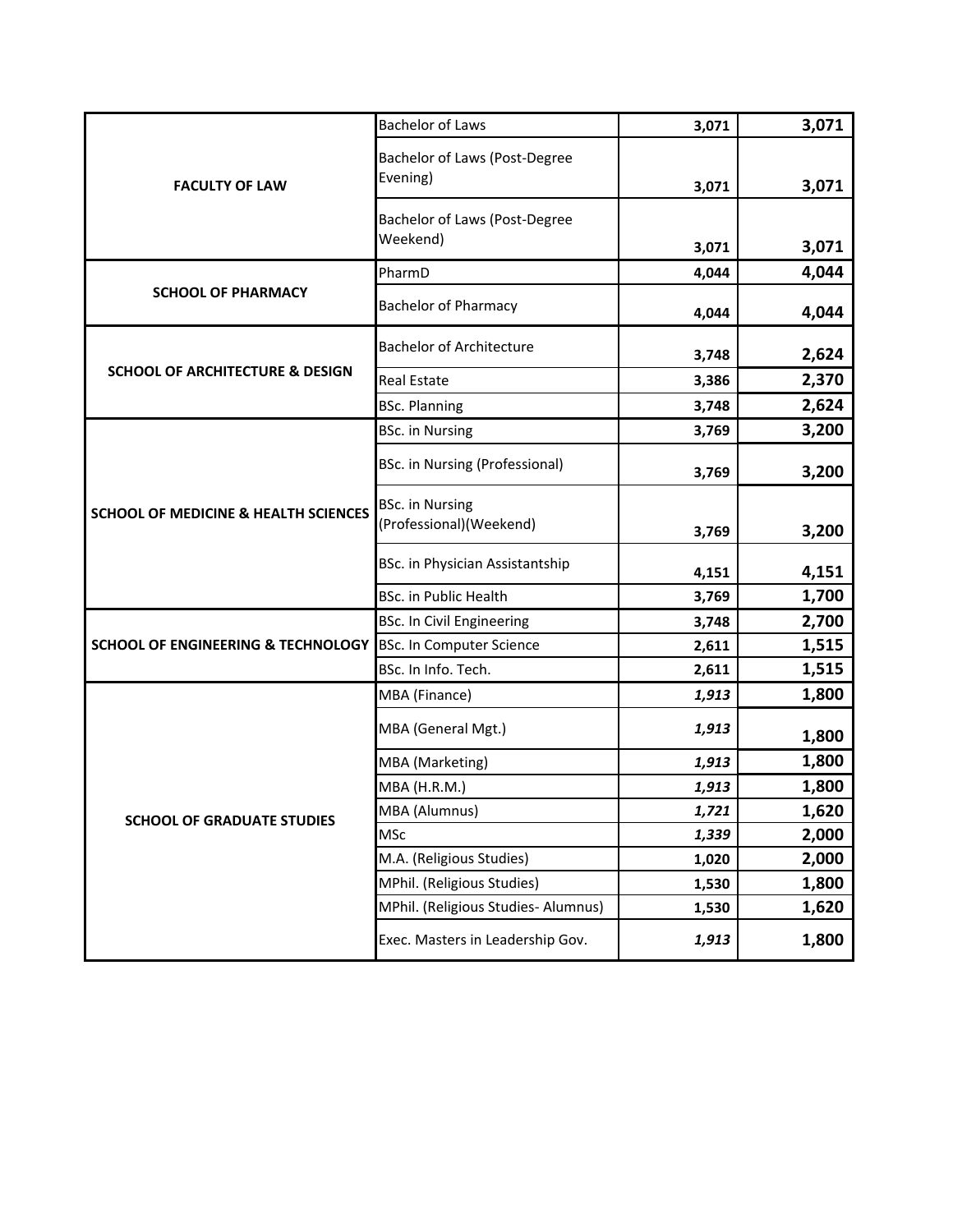## **GHANAIAN STUDENTS FEES**

| SCHOOL/FACULTY                        |                                    | <b>CENTRAL</b>        | <b>CENTRAL UNIV.</b> |
|---------------------------------------|------------------------------------|-----------------------|----------------------|
|                                       | <b>PROGRAMME</b>                   | <b>UNIVERSITY OLD</b> | <b>NEW FEES</b>      |
|                                       |                                    | <b>FEES</b>           | 2020/2021            |
|                                       |                                    | GH¢                   | GH¢                  |
|                                       | <b>Bsc. Accounting</b>             | 2,653                 | 2,630                |
|                                       | <b>Bsc. Accounting (Weekend)</b>   | 2,653                 | 2,630                |
|                                       | Bsc. H.R.M.                        | 2,653                 | 2,630                |
|                                       | Bsc. H.R.M. (Weekend)              | 2,653                 | 2,630                |
|                                       | Bsc. H.R.M. (Distance)             | 2,653                 | 2,630                |
|                                       | <b>Bsc. Marketing</b>              | 2,653                 | 2,630                |
| <b>CENTRAL BUSINESS SCHOOL</b>        | Bsc. Marketing (Weekend)           | 2,653                 | 2,630                |
|                                       | <b>Bsc. Agribusiness Mgt</b>       | 2,653                 | 2,400                |
|                                       | Bsc. Agrib. Mgt. (Weekend)         | 2,653                 | 2,400                |
|                                       | Bsc. Banking & Fin.                | 2,653                 | 2,630                |
|                                       | Bsc. Banking & Fin. (Weekend)      | 2,653                 | 2,630                |
|                                       | Bsc. Mgt. Studies                  | 2,653                 | 2,630                |
|                                       | Bsc. Mgt. Studies (Weekend)        | 2,653                 | 2,630                |
|                                       | B.A. in Comm. Studies              | 2,598                 | 2,500                |
|                                       | B.A. in English                    | 2,598                 | 2,380                |
| <b>FACULTY OF ARTS &amp; SCIENCES</b> | B.A. in French                     | 2,598                 | 2,380                |
|                                       | B.Sc. in Economics                 | 2,598                 | 2,500                |
|                                       | B.Sc. in Env. & Dev. Studies       | 2,951                 | 2,742                |
|                                       | B.Sc. in Psychology                | 2,598                 | 2,380                |
|                                       | <b>B.A. Social Work</b>            | 2,598                 | 2,380                |
|                                       | <b>B.A. Sociology</b>              | 2,598                 | 2,380                |
|                                       | <b>B.A. in Christian Education</b> | 1,925                 | 1,925                |
|                                       | B.A. in Church Administration      | 1,925                 | 1,925                |
|                                       | <b>B.A. in Family Couselling</b>   | 1,925                 | 1,925                |
|                                       | B.A. in Theology                   | 1,925                 | 1,925                |